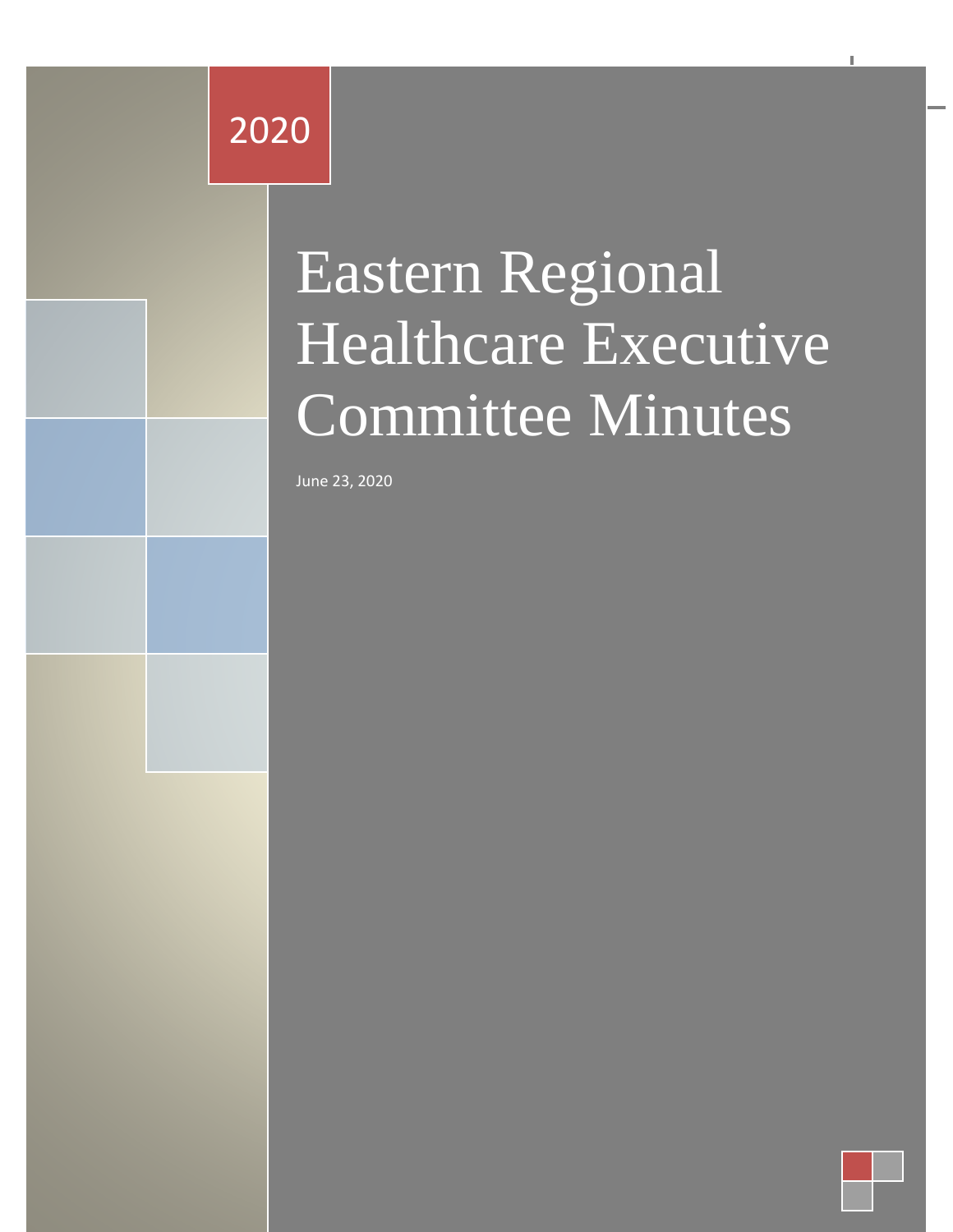## **Eastern Regional Healthcare Coalition Executive Committee Meeting June 23, 2020 Conference Call 0900-1130**

**Call to Order** – Todd Opp

**Roll Call**

#### **Members Present:**

- Jessica Price
- Robbie Kavon
- Sue Davis
- Todd Opp
- Cindia Ellis
- Julie Brodhead
- Clay Lammers
- Heidi Visocan
- Lois Leibrand
- Peter Leyva
- Bridget Norby
- Greg Simon
- Ray Mines
- Kyrsten Brinkley
- Cindee McKee
- Don McGiboney
- Gary Zimmerman

#### **Approval of Minutes:**

- **Corrections**
	- o Add last names to attendees
	- o Motion to approve minutes with corrections made by Peter Leyva
	- o Seconded by Bridget Norby
	- o All in favor

#### **Review EC Members:**

- **Co-chair**
	- o Co-chair nomination for Peter Leyva made by Bridget Norby.
	- o Seconded by James Black
	- $\circ$  All in favor
- **Treasurer**
	- o Treasurer nomination for Todd Opp made by Peter Leyva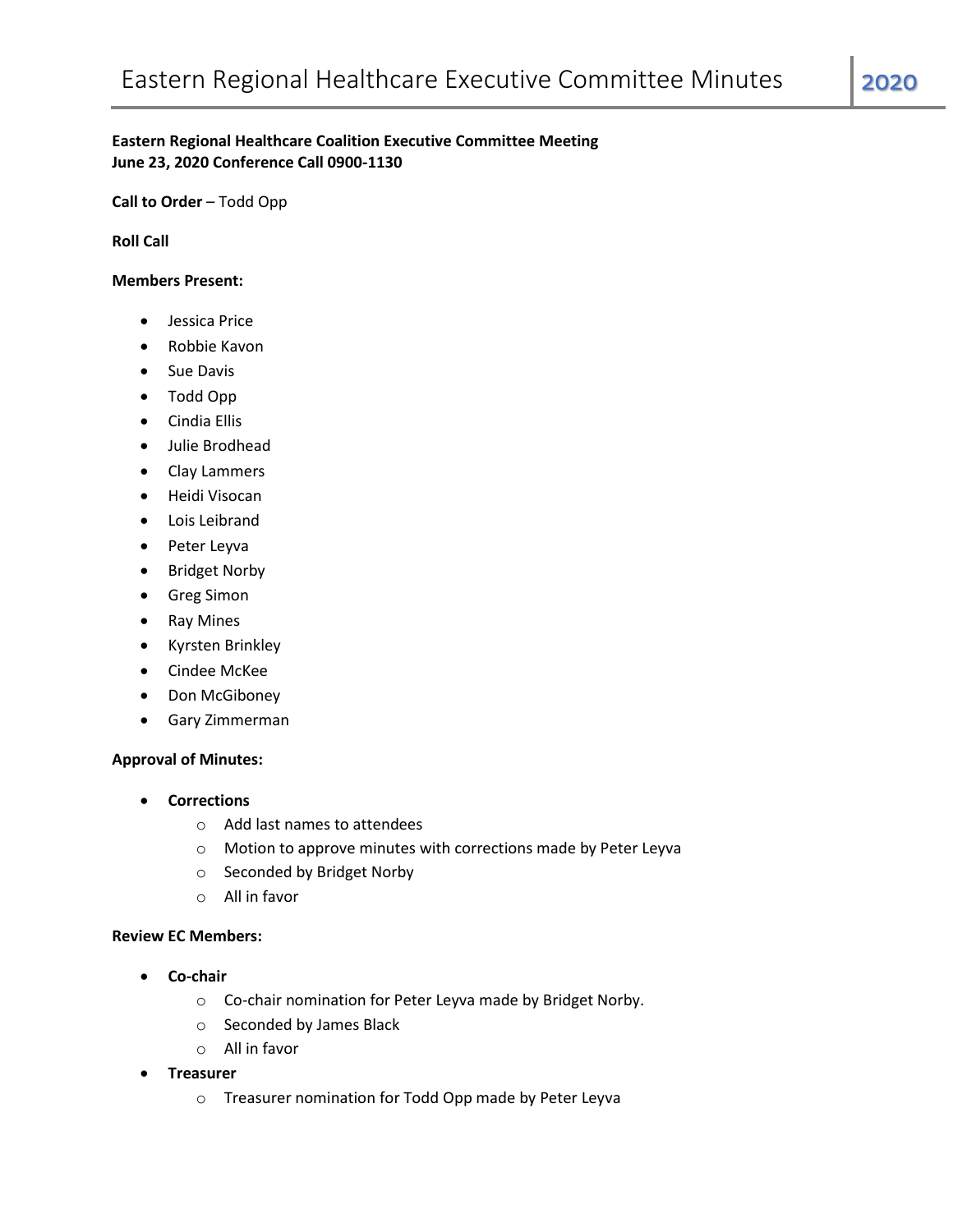- o Seconded by Bridget Norby
- o All in favor

#### **Treasurer Report:**

- \$63,000 needing to be spent
- PPE Ordering Discussed

#### **Review and Approve Budget 2019-2020**

- Motion made by Peter Leyva
- Seconded by Julie Brodhead
- All in favor

#### **Review and Approval of Bylaws:**

- Proxy and virtual voting discussed
	- o Will be researched for further info to update Bylaws.
- Motion to approve Bylaws made by Bridget Norby
- Seconded by Robbie Kavon
- All in favor

#### **Budget 2020-2021:**

- Juvare
	- o Motion to approve Juvare contract made by Bridget Norby
	- o Seconded by Julie Brodhead
	- $\circ$  All in favor
- Zoom
- Train the trainer discussed
- Motion to approve budget made by Robbie Kavon
- Seconded by Bridget Norby
- All in favor

#### **Training and Exercises 2020-2021:**

- Jake will look for trainings for coalitions.
	- o Isolation and Quarantine MGT-433
	- o Disaster Management for water and Wastewater Utilities Mgt-342 & 343
	- o Cyber Security AWR-135 & 136
	- o Rural Domestic Preparedness Consortium Access and Functional Needs MGT-403
	- o Health Sector Emergency Preparedness (HSEP)
- Requests for Isolation and Quarantine MGT-433
- Coalition Surge Test